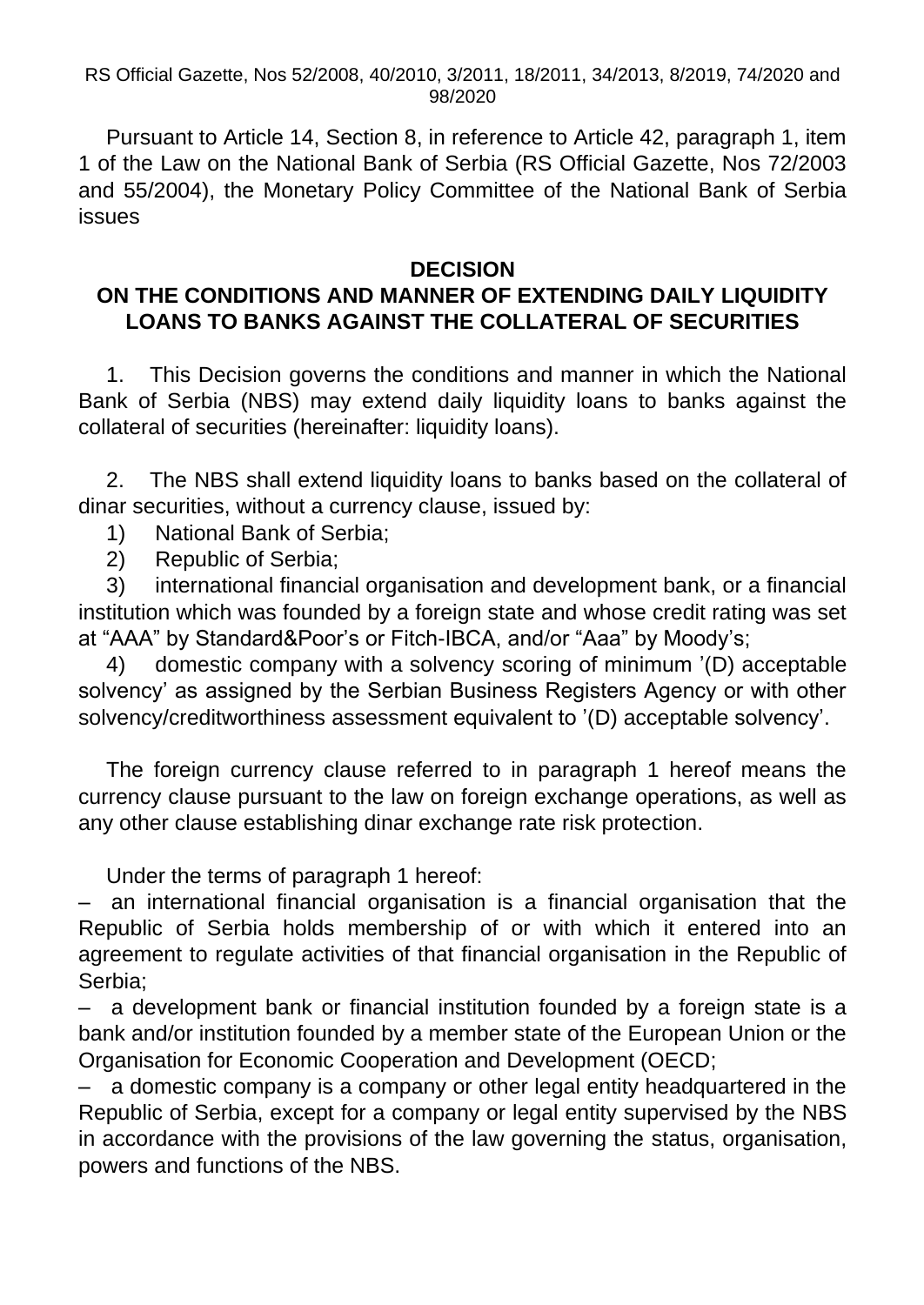The NBS may grant to bank a liquidity loan against the collateral of securities referred to in paragraph 1, item 4) of this Section if those securities are issued by domestic companies until 31 December 2020 and their original maturity is maximum ten years.

 In deciding on a bank's request for a liquidity loan against the collateral of securities referred to in paragraph 1, item 4) of this Section, the NBS shall take into account the total nominal value of those securities in the NBS portfolio, maximum exposure to individual issuers of such securities, their maturity, as well as other criteria, in accordance with the Governor's decision.

2a. The NBS shall grant to a bank a liquidity loan equal to the nominal value of pledged securities, reduced by the percentage which ensures loan collection, with accrued interest (downward adjustment).

To grant a liquidity loan to a bank against the collateral of amortising bonds, the NBS shall apply the downward adjustment to the portion of the nominal value of these securities which remains on the maturity date.

To grant a liquidity loan against the collateral of indexed securities, the NBS shall apply the downward adjustment to the nominal value of these securities, i.e. to the remaining portion of their nominal value on their maturity date, multiplied by the index ratio valid on the date of loan extension.

The index ratio referred to in paragraph 3 hereof shall be determined in line with the act on the issue of indexed securities.

The governor or a person authorised by the governor shall adopt the decision determining the amount of adjustments referred to in paragraph 1 hereof, by types of securities that can be pledged under this Decision and by their remaining maturity, bearing in mind the market value of these securities and current market and monetary developments.

The decision referred to in paragraph 5 hereof shall be published on the NBS website.

3. Securities referred to in Section 2 hereof may be placed as collateral by no later than the last business day preceding the date of their maturity.

The entry of the right of pledge of the NBS in respect of securities referred to in paragraph 1 hereof shall be made by transferring these securities to the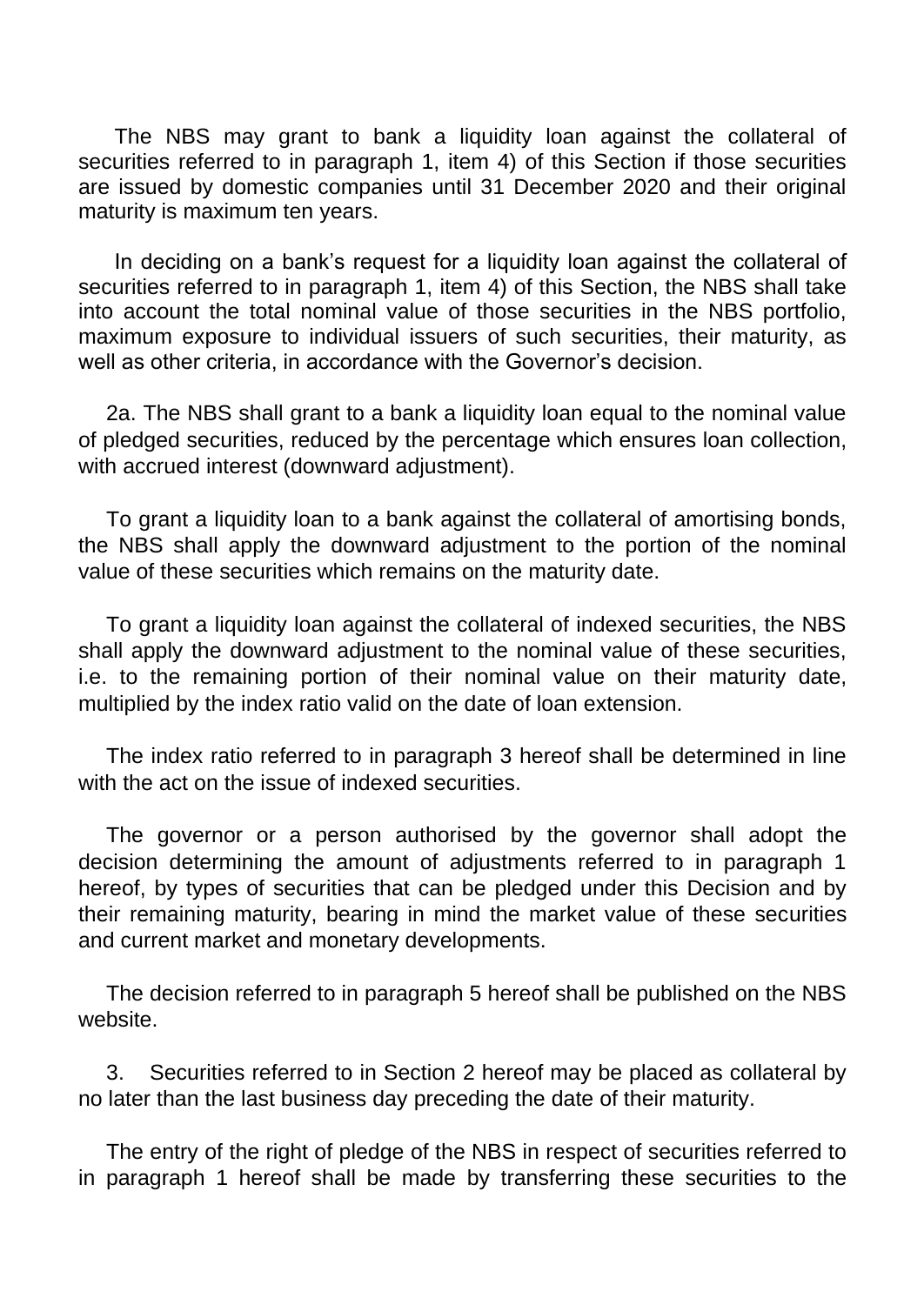holding account of the bank as the collateral provider in favour of the NBS as the collateral taker based on liquidity loan, in accordance with regulations of the Central Securities Depository and Clearing House a.d. Beograd (hereinafter: Central Securities Depository).

4. Banks shall conclude a liquidity loan agreement with the NBS so as to be able to use liquidity loans.

The agreement referred to in paragraph 1 hereof means a collateral agreement within the meaning of the law governing collateral, which regulates in particular the relations between the NBS and banks with regard to the extension, use and repayment of liquidity loans, entry and cessation of the right of pledge of the NBS, as well as the collection of claims by the NBS from securities placed as collateral.

5. The NBS shall extend a liquidity loan to a bank subject to the previously concluded agreement from Section 4 hereof and the bank's request for the use of such loan. During one business day, the bank may submit several liquidity loan requests to the NBS.

By way of exception to paragraph 1 hereof, the bank shall not submit the request referred to therein in the event specified in Section 8, paragraph 1 of this Decision.

6. Banks may use liquidity loans as:

1) a daylight liquidity loan - intraday loan (hereinafter: intraday loan), or as

2) an overnight liquidity loan - overnight loan (hereinafter: overnight loan).

The bank may use intraday loan within the meaning of this Decision only if it repaid the previously used overnight loan as prescribed by this Decision.

7. The bank shall repay intraday loan to the NBS on the same business day, and no later than the expiration of time envisaged for the execution of transfer orders, as defined by the operating rules of the NBS RTGS payment system.

The bank shall pay no interest to the NBS on the intraday loan funds repaid in accordance with paragraph 1 hereof.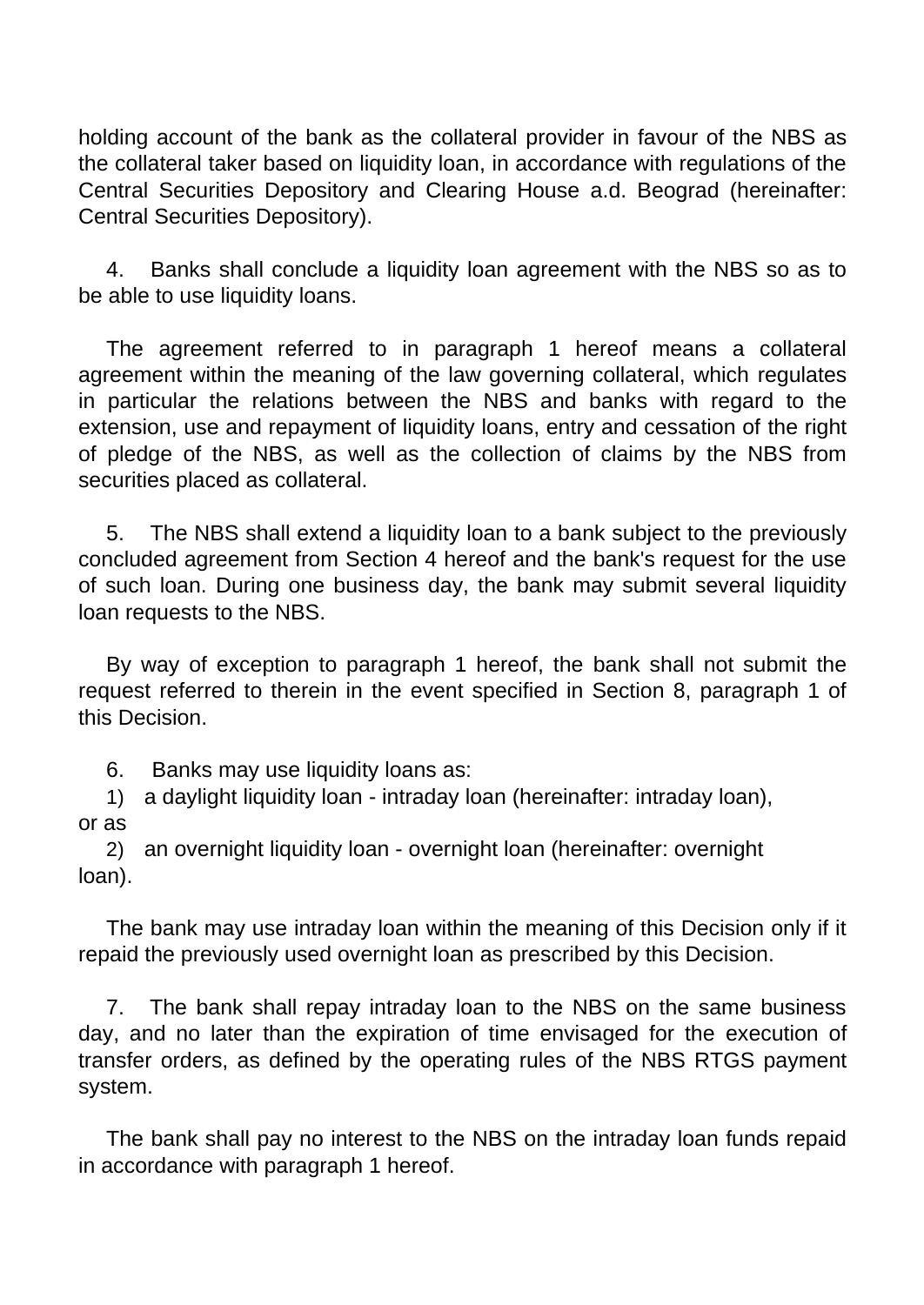8. If the bank fails to repay the intraday loan funds within the deadline from Section 7, paragraph 1 hereof, the NBS shall extend to such bank an overnight loan in the amount of unrepaid intraday loan.

The NBS shall charge interest on the amount of overnight loan used within the meaning of paragraph 1 hereof by applying the interest rate prescribed by the decision on interest rates applied by the NBS in the implementation of monetary policy (hereinafter: regular interest), and in the manner defined by the decision on the method of calculation, collection and payment of interest by the NBS.

9. The bank shall repay the overnight loan, including the appertaining interest, to the NBS by no later than 11 a.m. on the following business day.

10. If the bank fails to repay the overnight loan within the deadline from Section 9 hereof, the NBS shall collect the outstanding amount of such loan, as well as interest from Section 11 hereof (hereinafter: default interest) from collateralised securities, by selling or appropriating those securities in accordance with the law governing collateral, regulations of the Central Securities Depository, guidelines of the NBS for the implementation of this Decision and the liquidity loan agreement.

By way of exception, the NBS may also collect due but uncollected regular interest from the amount obtained through the sale and/or appropriation of pledged securities, if such interest cannot be collected from the promissory notes referred to in Section 12, paragraph 1 hereof.

If the bank fails to repay overnight loan within the deadline referred to in Section 9 hereof, to collect the NBS's receivables due, the amounts that the issuer of pledged securities pays out in respect of those securities after the expiry of the deadline (redemption at maturity, payment of a portion of nominal value, early repurchase, payment of proceeds, etc.) shall belong to the NBS and shall be transferred to the monetary account in accordance with the agreement referred to in Section 4 hereof.

11. Under the terms hereof, default interest shall be the interest calculated on due but uncollected claims in respect of the used overnight loan for the period from the day when these claims were due until the day of their collection, at the rate applied, in accordance with the decision on interest rates applied by the NBS in the implementation of monetary policy, on the amount of loans that have not been repaid within the agreed deadline, and/or that have been used in